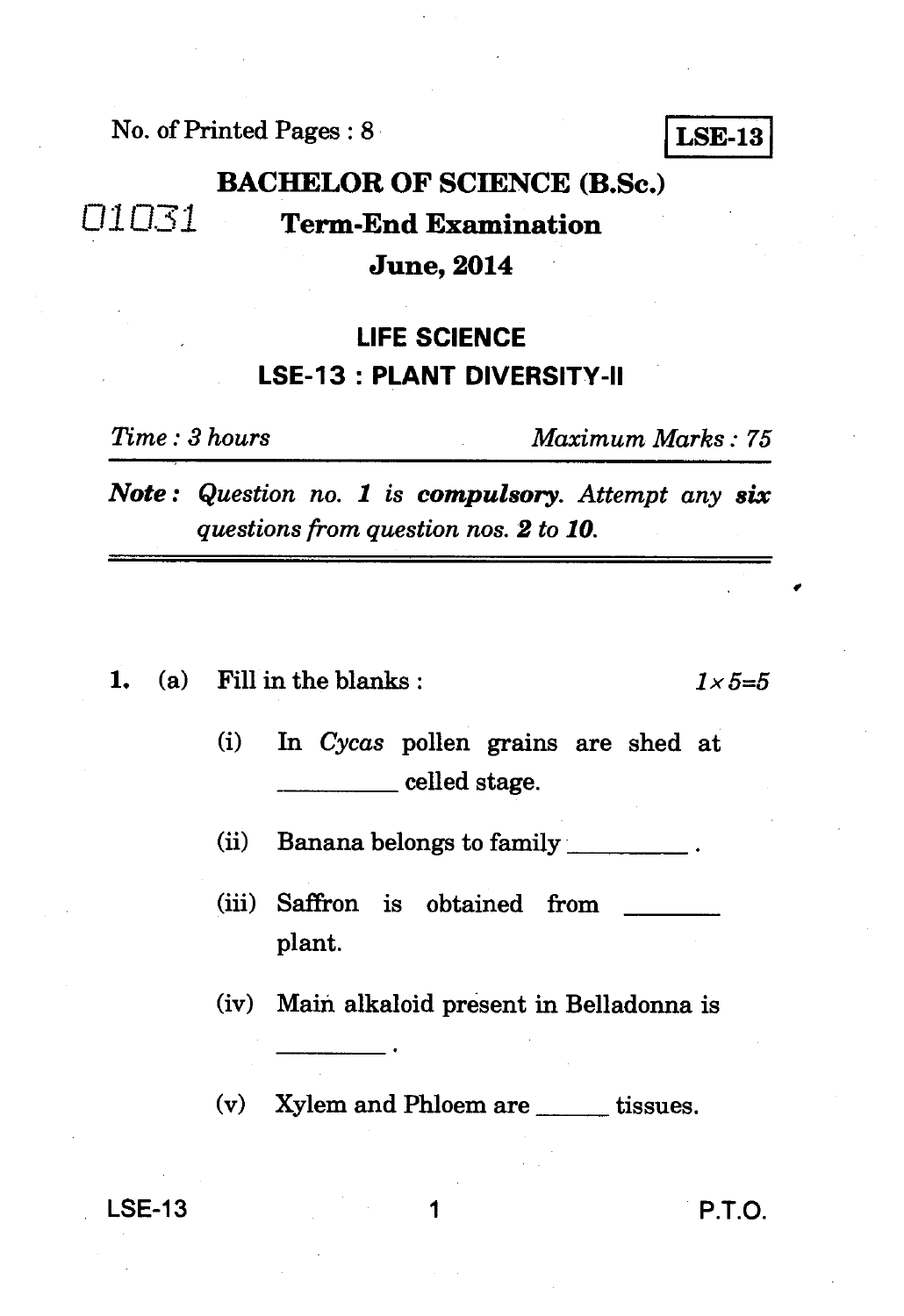- (b) Write the botanical name of the plant<br>having  $1 \times 5=5$ having  $1 \times 5=5$ 
	- (i) commercial cork
	- (ii) gynobasic style
	- (iii) capitulum inflorescence
	- (iv) fruit with aril
	- (v) anti-cancerous drug in bark of a gymnosperm
- (c) Explain the following in one or two lines :  $1 \times 5=5$ 
	- (i) Pneumatophores
	- (ii) Pollinia
	- (iii) Nuts
	- (iv) Monocarpic plant
	- (v) Trichomes
- **2.** Draw well-labelled diagram of any *two* of the following :  $5 \times 2=10$ 
	- (i) V.S. microsporophyll of *Cycas*
	- (ii) L.S. strobilus showing male cone of *Gnetum*
	- (iii) T.S. mericarp of Coriander

**LSE-13 2**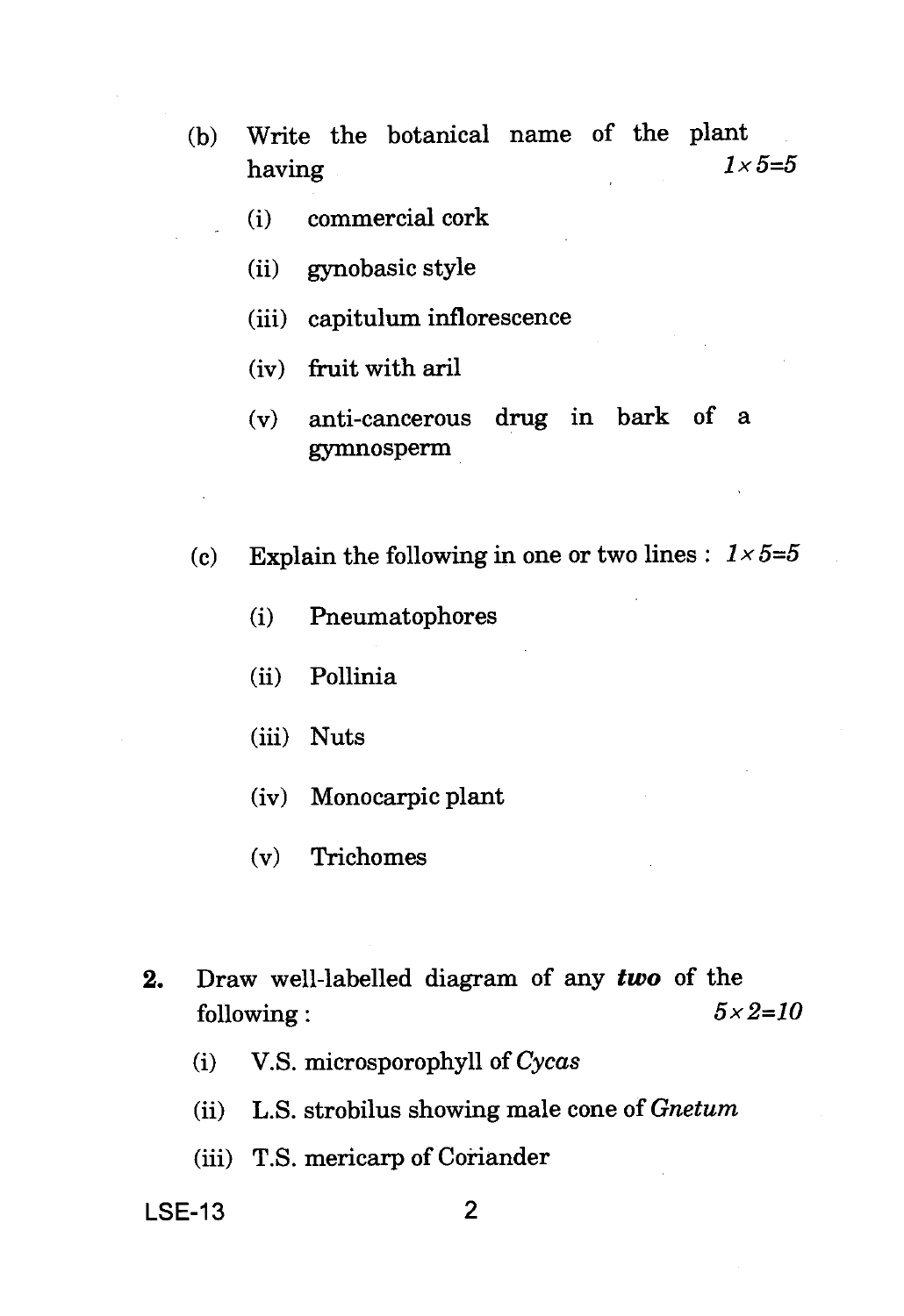- **3.** Differentiate between any *two* of the following :  $5 \times 2=10$ 
	- (i) Transfusion tissue and Accessory transfusion tissue
	- (ii) Drying oil and Semi-drying oil
	- (iii) Nicotiana tabacum and N. rustica
- **4.** Write short notes on any *two* of the following :  $5 \times 2=10$ 
	- (i) Sulphur shower
	- (ii) Mycorrhizal roots
	- (iii) Carnivorous plants
- **5.** (a) Angiosperms are the dominant terrestrial species. Give reasons for this statement.
	- (b) Describe any five diagnostic features of the family Arecaceae/Musaceae/Poaceae. *5*
- **6.** *(a)* Simple tissues are very important during the life-cycle of a plant. Briefly explain different types of simple tissues present in plants. *5* 
	- (b) Describe the development of female gametophyte, pollination and fertilization in Pinus. *5*
- **7.** Elaborate the botany, uses and improvement programmes of rice/maize/sugarcane. *10*

**LSE-13 3 P.T.O.** 

5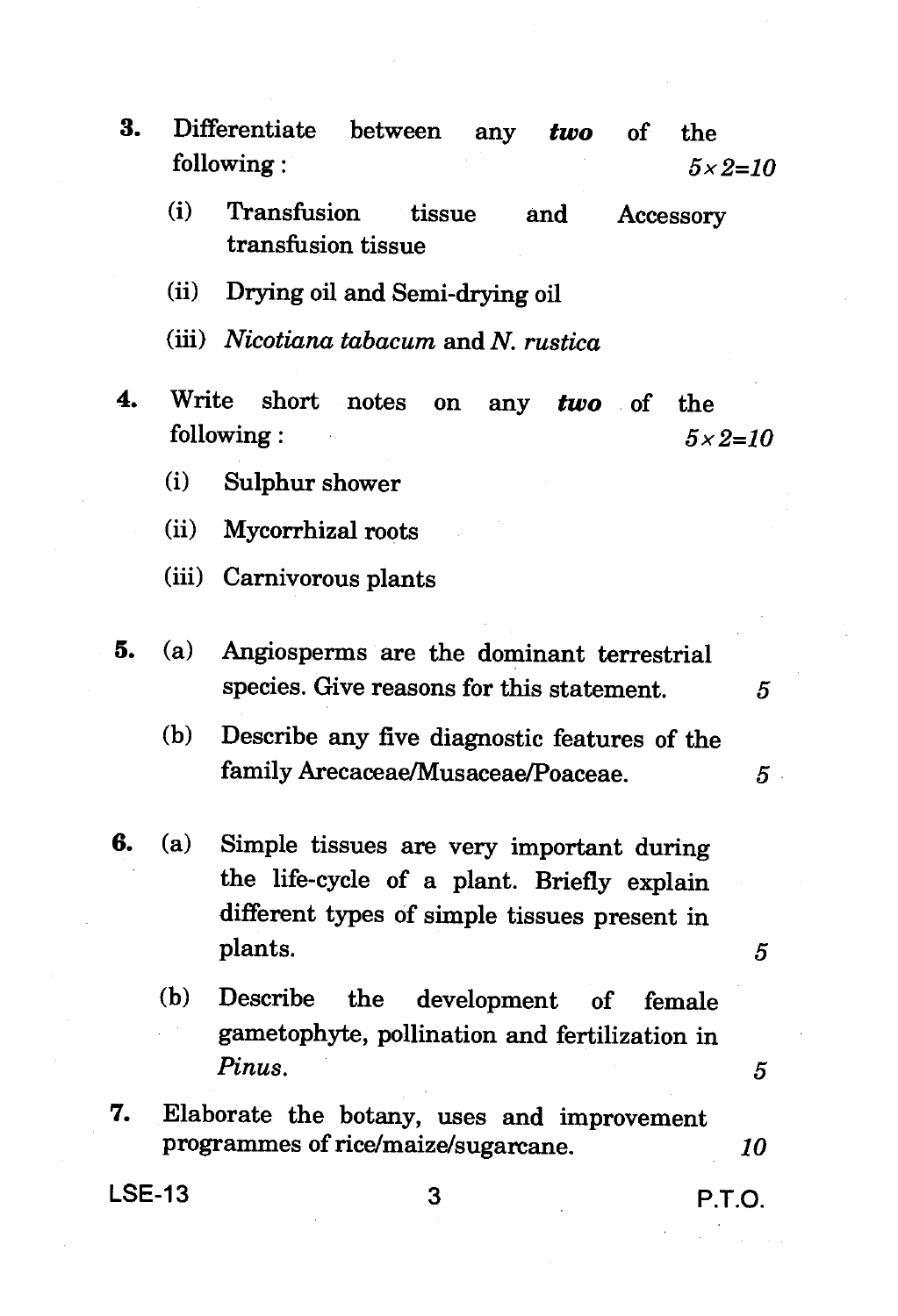- **8.** Mention the botanical name, family and<br>economically useful part along with two economically useful part along with two important uses of any *four* of the following :  $2\frac{1}{2} \times 4=10$ 
	- (a) Oat
	- (b) Bengal gram
	- (c) Almond
	- (d) Jute
	- (e) Pepper
	- (f) Mace
- **9.** (a) Describe the process of embryogeny and seed development in *Ephedra*. 5 5 (b) Describe the processing of tea/coffee. 10. (a) Describe with the help of diagrams, five diagnostic floral features of family Asteraceae/Solanaceae. 5 (b) Describe the medicinal uses of Gymnosperms. 5

LSE-13 4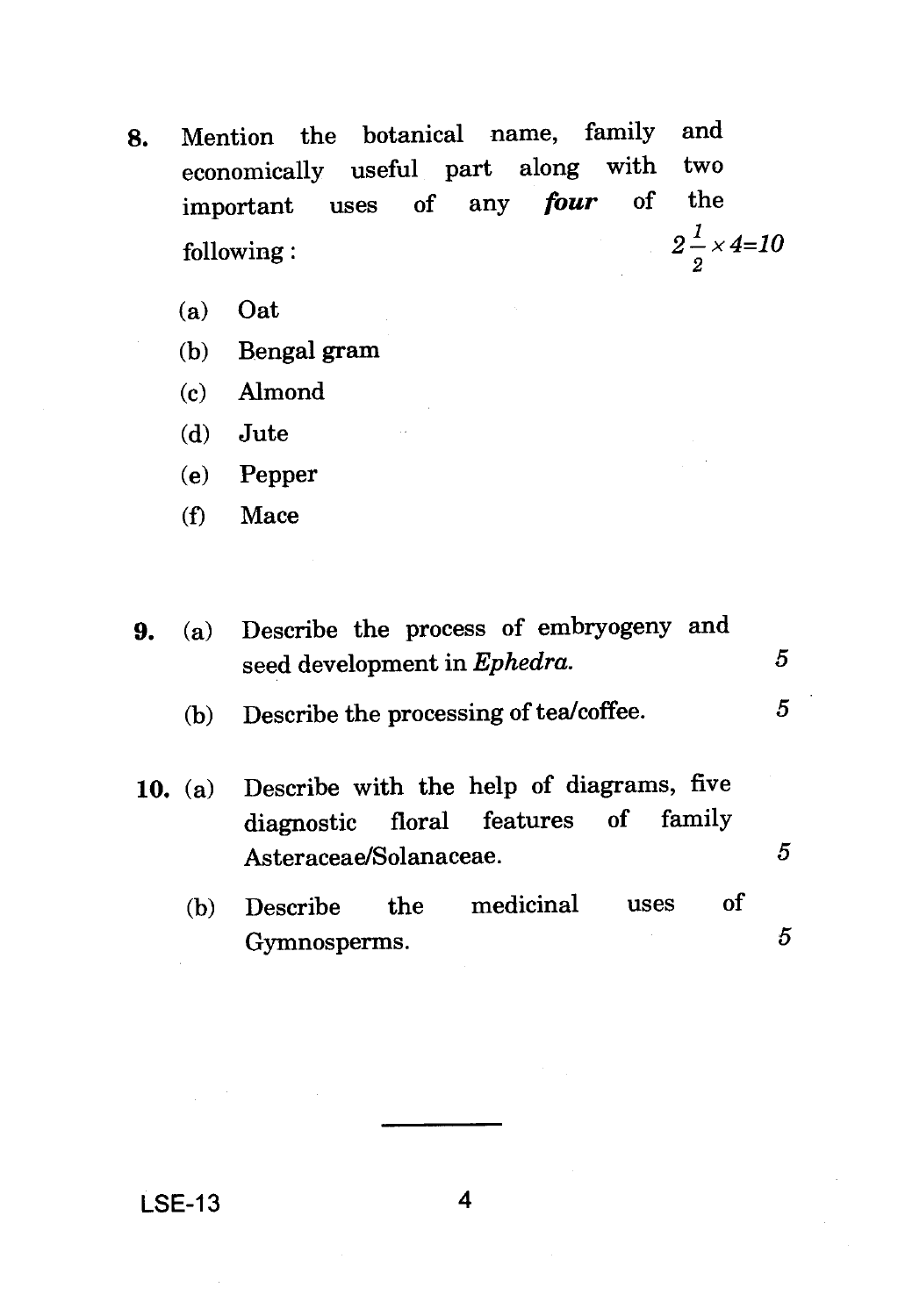एल.एस.ई.-13

विज्ञान स्नातक (बी.एस सी.)

सत्रांत परीक्षा

जून, 2014

## जीव विज्ञान

## एल.एस.ई.-13: पादप विविधता-II

समय : 3 घण्टे

अधिकतम अंक : 75

प्रश्न संख्या 1 अनिवार्य है । प्रश्न संख्या 2 से 10 में से किन्हीं नोट : छह प्रश्नों के उत्तर दीजिए ।

1. (क) रिक्त स्थानों की पूर्ति कीजिए:  $1 \times 5 = 5$ 

> *साइकस* में परागकणों का प्रकीर्णन  $(i)$ कोशिकीय अवस्था में होता है।

केला कुल का सदस्य है।  $(ii)$ 

(iii) केसर \_\_\_\_\_\_\_ नामक पौधे से प्राप्त होता है।

- (iv) बेलाडोना में मुख्य ऐल्केलॉइड \_\_\_\_\_\_ पाए जाते हैं।
- (v) ज़ाइलम एवं फ़्लोएम \_\_\_\_\_\_\_\_\_\_\_ ऊतक हैं।

**LSE-13** 

P.T.O.

5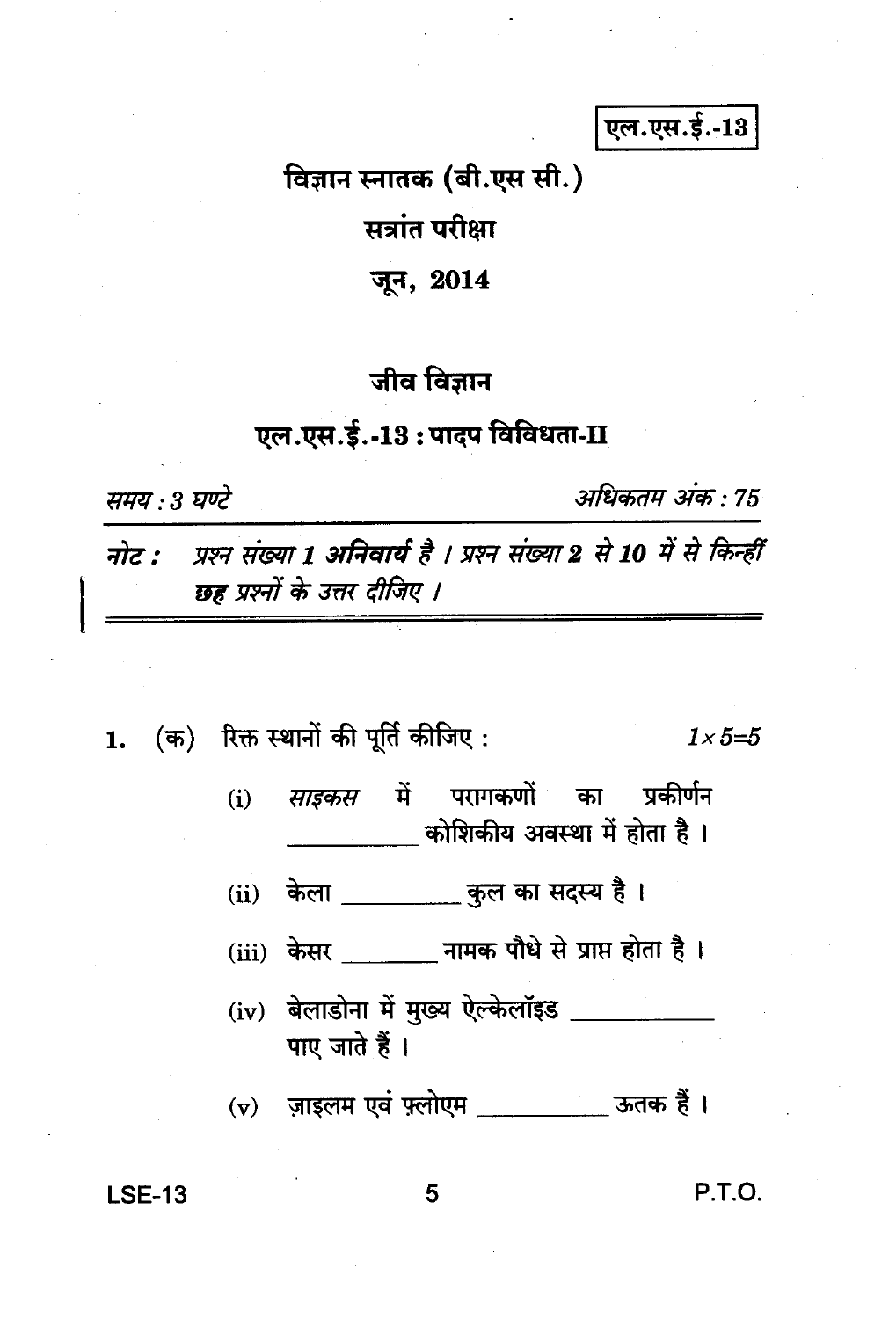(ख) उस पादप का वानस्पतिक नाम लिखिए  $1 \times 5 = 5$ 

- जिससे व्यावसायिक काग प्राप्त की जाती है  $(i)$
- जिसमें जायांगनाभिक वर्तिका (स्टाइल) होती है  $(ii)$
- (iii) जिसमें कैपिटलम पुष्पक्रम होता है
- (iv) जिसके फल के साथ बीजचोल होता है
- (v) जो एक जिम्नोस्पर्म है एवं जिसकी छाल से कैंसर-रोधक औषध प्राप्त की जाती है
- $(\pi)$ निम्नलिखित को एक या दो पंक्तियों में समझाइए:  $1 \times 5 = 5$ 
	- वात पुटीधर  $(i)$
	- परागपिंड  $(ii)$
	- (iii) दृढ़फल
	- (iv) सकृत्फली पादप
	- (v) ट्राइकोम (Trichomes)
- निम्नलिखित में से किन्हीं *दो* के सुनामांकित चित्र  $2.$ बनाइए:  $5 \times 2 = 10$ 
	- साइकस के लघुबीजाणुपर्ण का ऊर्ध्वाधर काट (V.S.)  $(i)$
	- नीटम के नर शंकु को दर्शाता हुआ अनुदैर्ध्य काट (L.S.)  $(ii)$
	- (iii) धनिये के फलांशक का अनुप्रस्थ काट (T.S.)

**LSE-13**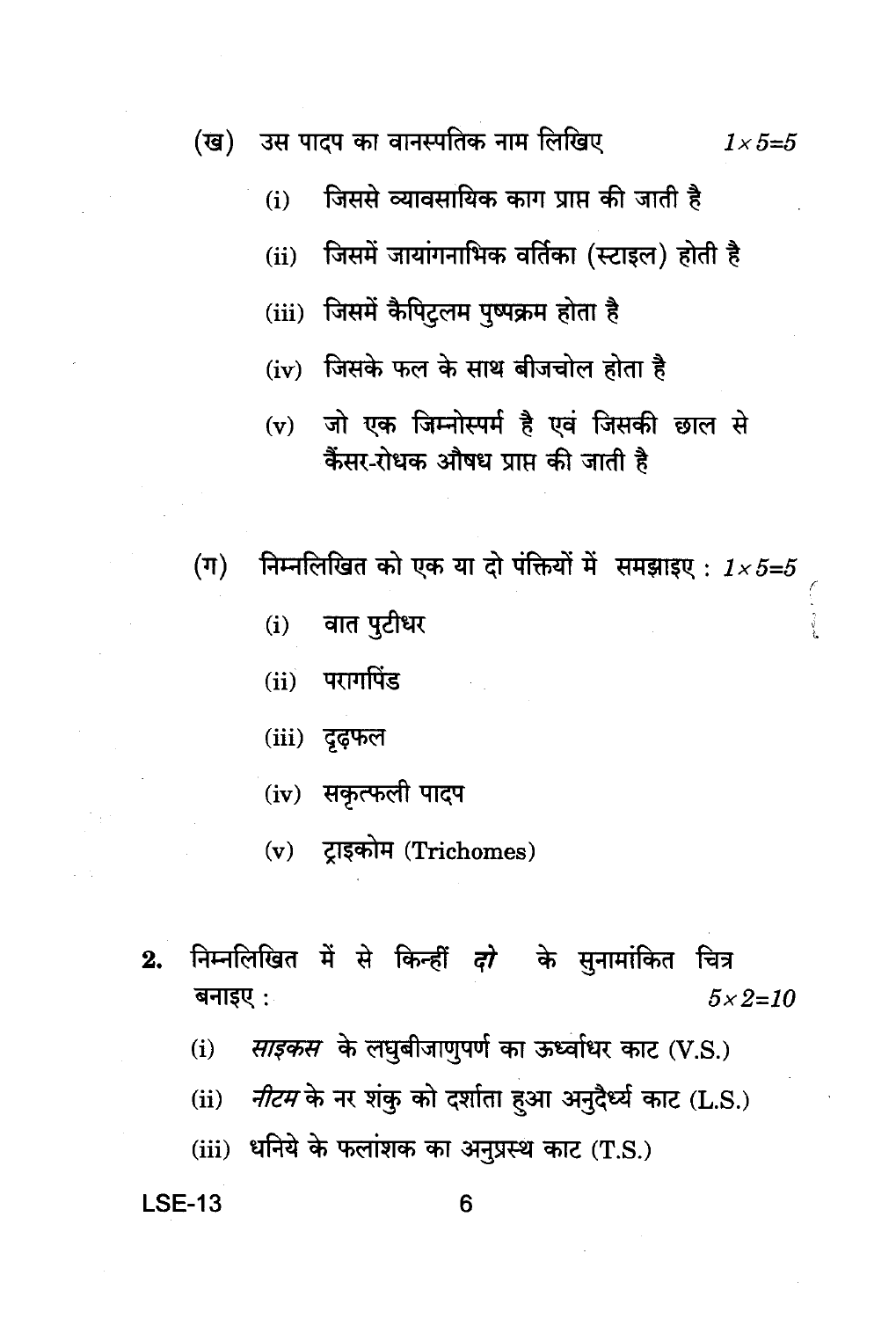निम्नलिखित में से किन्हीं *दो* में अन्तर बताइए : 3.  $5 \times 2 = 10$ 

संचरण-ऊतक एवं सहायक संचरण-ऊतक  $(i)$ 

सुखने वाले तेल एवं सामि-शुष्कन तेल  $(ii)$ 

(iii) निकोटिआना टैबेकुम एवं नि. रस्टिका

- निम्नलिखित में से किन्हीं *दो* पर संक्षिप्त टिप्पणियाँ  $\mathbf{4}$ लिखिए:  $5 \times 2 = 10$ 
	- सल्फर शावर (बौछार)  $(i)$

 $(ii)$ प्रवाल (कवक) मूल

(iii) मांसभक्षी पाटप

- (क) ऐन्जियोस्पर्म प्रमुख स्थलीय पादप प्रजातियाँ हैं । इस 5. कथन के लिए कारण दीजिए ।
	- (ख) ऐरेकेसी/म्यूज़ेसी/पोएसी कुल के किन्हीं पाँच निदानात्मक लक्षणों का वर्णन कीजिए ।
- (क) पादप के जीवन-चक्र में सरल ऊतक बहुत महत्त्वपूर्ण 6. होते हैं । पादपों में पाए जाने वाले विभिन्न प्रकार के सरल ऊतकों की संक्षेप में व्याख्या कीजिए।
	- (ख) *पाइनस* में मादा युग्मकोद्भिद के परिवर्धन, परागण एवं निषेचन का वर्णन कीजिए ।
- 7. चावल/मक्का/गन्ने की वानस्पतिकी, उपयोग एवं प्रजनन सुधार कार्यक्रमों को विस्तार से लिखिए । 10

**LSE-13** 

P.T.O.

5

5

5

5

 $\overline{7}$